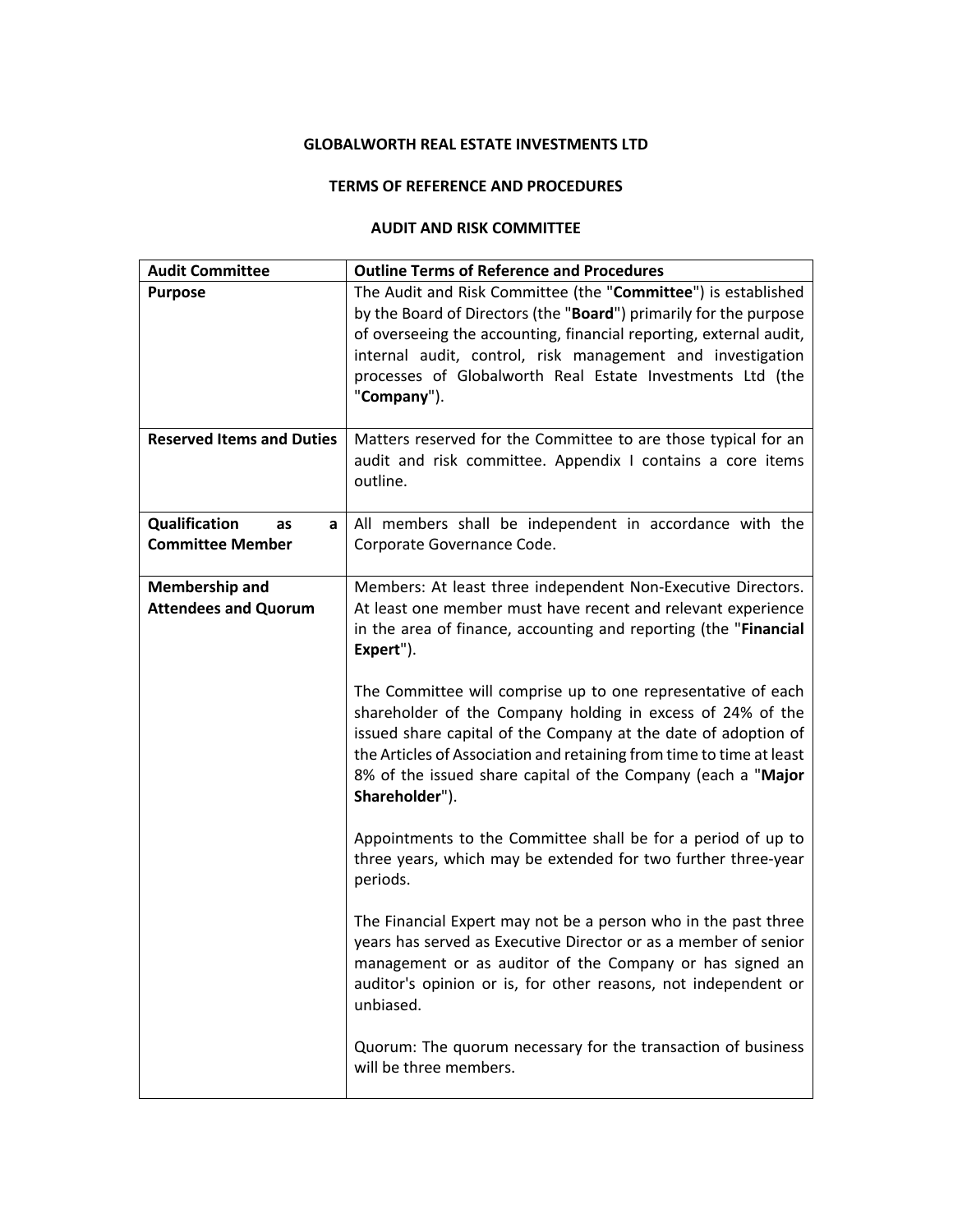|                          | Attendees: Committee members and Dimitris Raptis whilst he is<br>an executive Director. Others by invitation of the Committee.                                                                                                                                              |
|--------------------------|-----------------------------------------------------------------------------------------------------------------------------------------------------------------------------------------------------------------------------------------------------------------------------|
| Chair                    | The Chair of the Committee shall be appointed by the Board.<br>In the absence of the Committee Chair, the remaining members<br>shall elect a chair of the meeting.                                                                                                          |
|                          | The Committee Chair may not be a person who in the past three<br>years has served as Executive Director or as a member of senior<br>management or as auditor of the Company or has signed an<br>auditor's opinion or is, for other reasons, not independent or<br>unbiased. |
| Secretary                | The Company Secretary or, in their absence, a nominee.                                                                                                                                                                                                                      |
| <b>Meeting Frequency</b> | The Committee will meet at least four times per year and at such<br>other times as the Chairman of the Committee shall require.                                                                                                                                             |
| <b>Key Outputs</b>       | Recommendations within scope of authority to the Board.<br>٠<br>Report on its activities to be included in the Company's<br>Annual Report and Accounts.                                                                                                                     |

## **APPENDIX I**

# **SCHEDULE OF MATTERS RESERVED WITHIN THE AUDIT AND RISK COMMITTEE MANDATE**

#### **1. FINANCIAL REPORTING**

- 1.1 Adequacy of processes.
- 1.2 Policies.
- 1.3 Financial statements.

# **2. INTERNAL AUDIT AND RISK ASSESSMENT**

- 2.1 Effectiveness of financial reporting and internal audit policies and procedures.
- 2.2 Effectiveness of risk management and internal control systems.
- 2.3 Appointment, dismissal and functioning and audit plan of the Head of Internal Audit (if any).

#### **3. EXTERNAL AUDIT**

- 3.1 Recommendations to the Board for appointment and removal of the Company's external auditors, scope of services and terms of engagement.
- 3.2 Functioning and audit plan of the external auditors.
- 3.3 Relationship with external auditors.